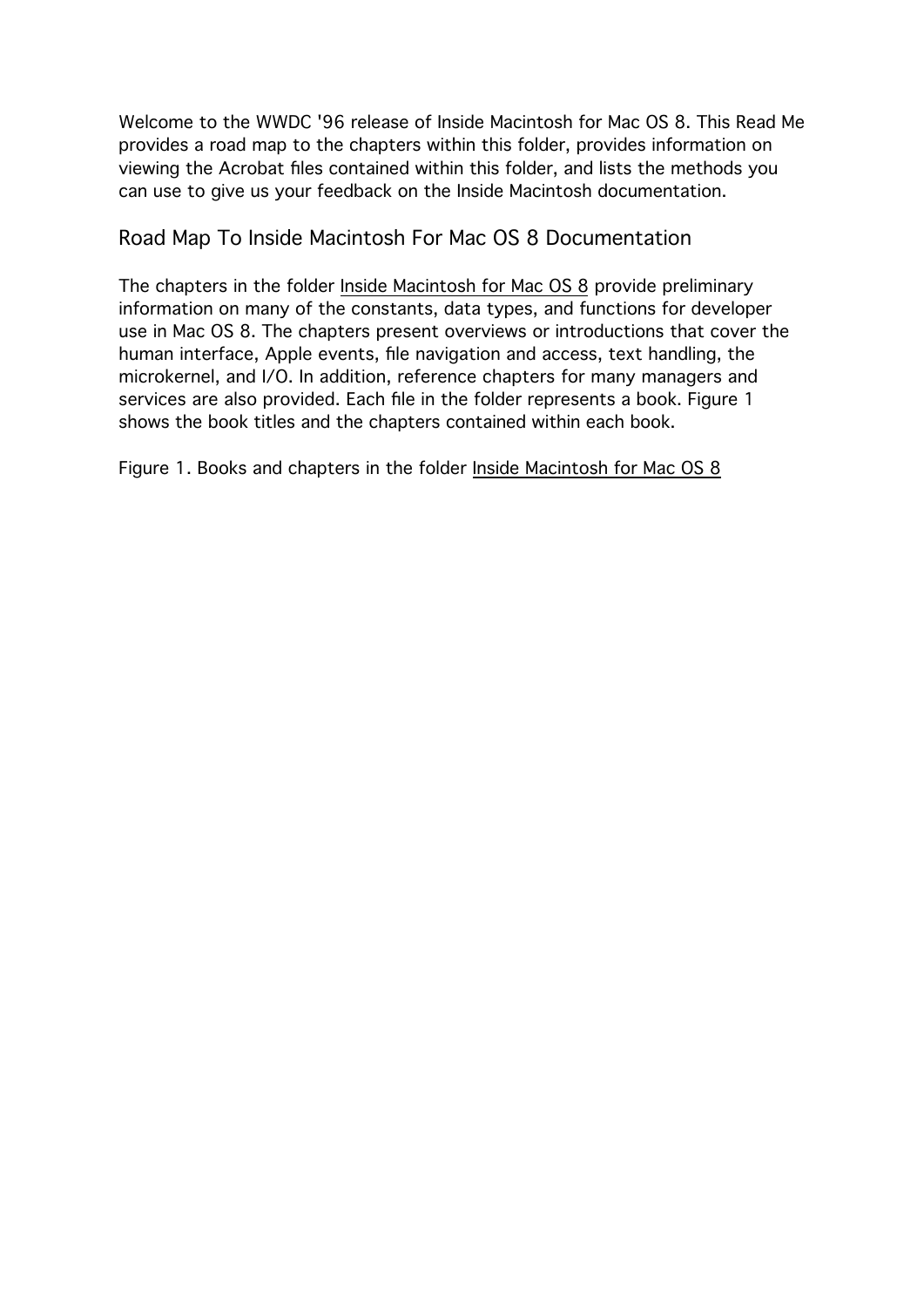

Road Map For Applications

For information on the features of Mac OS 8 for applications, read the following chapters and books:

• For an overview of new features supported by the Toolbox, such as human interface objects, panels, window groups, imaging objects, and themes, see the chapter "Introduction to the Mac OS 8 Toolbox" in Human Interface Toolbox. For reference information on human interface objects, see the chapter "HIObject Class Reference" in Human Interface Toolbox.

• For an overview of how Apple events are used pervasively throughout Mac OS 8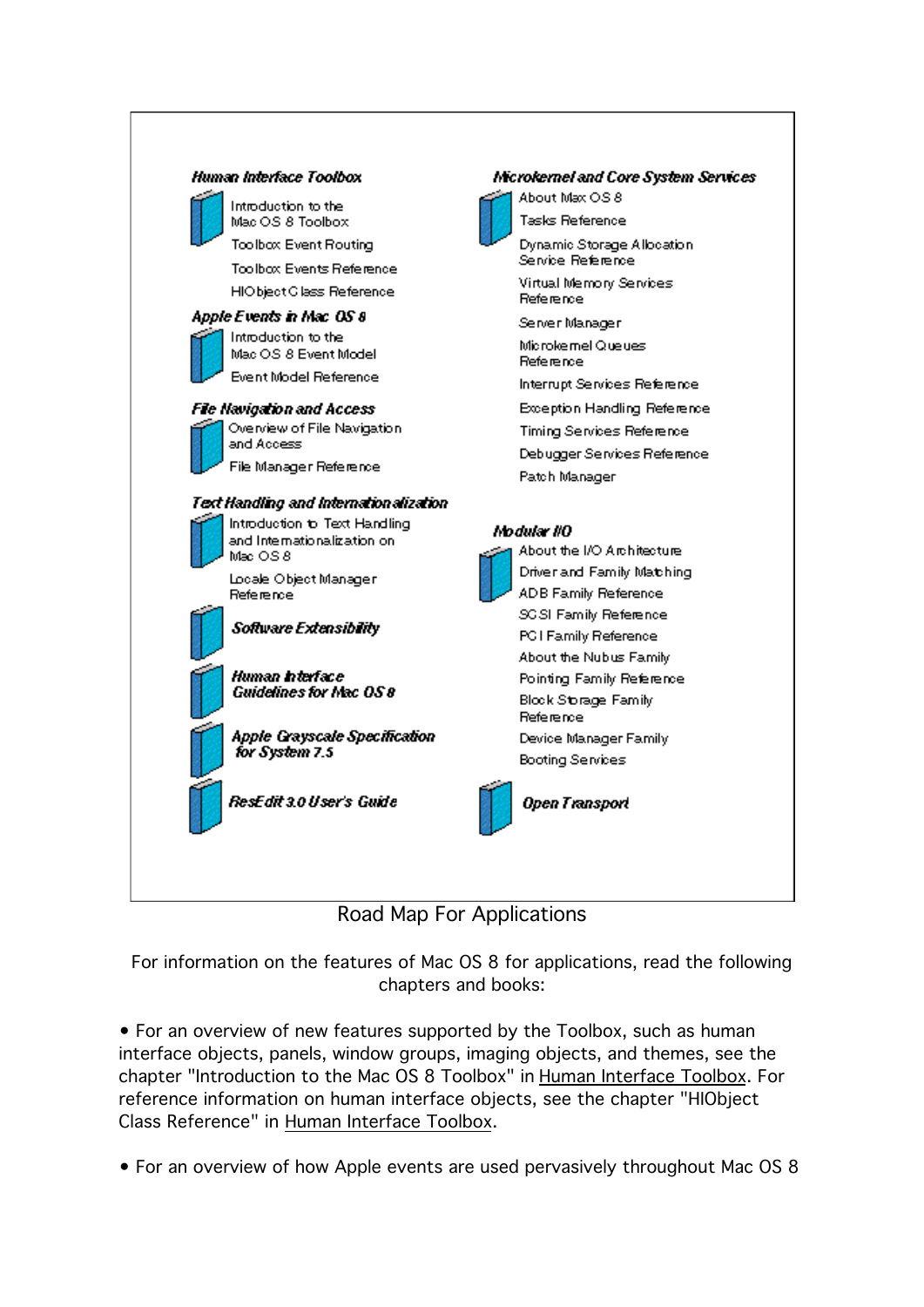by system services as well as other programs, see the chapters "Introduction to the Mac OS 8 Event Model" and "Event Model Reference" in Apple Events in Mac OS 8. For information on how Apple events are processed by the Toolbox, see "Toolbox Event Routing" and "Toolbox Events Reference" in Human Interface Toolbox.

• For an overview of the Mac OS 8 microkernel, including information on tasks, processes, scheduling, preemption, multithreading, allocation of memory, and other services, see the chapter "About Mac OS 8" in Microkernel and Core System Services. See subsequent chapters in Microkernel and Core System Services for reference information on many of these topics.

• For information on the Mac OS 8 File Manager, Navigation Services, and other file services, as well as reference information on the Mac OS 8 File Manager, see File Navigation and Access.

• For information on the extensive support for text handling that enables you to develop your application for a worldwide market, such as support for Unicode, locales, and the use of text objects, see "Introduction to Text Handling and Internationalization" in Text Handling and Internationalization.

• For information on creating resources that are new in Mac OS 8, see ResEdit 3.0 User's Guide.

• For information related to human interface elements in an application, see Human Interface Guidelines for Mac OS 8 and Apple Grayscale Specification for System 7.5.

• For information on the use of the System Object Model (SOM) in Mac OS 8, see Software Extensibility.

Road Map For Server Programs And Extensions

For information related to server programs and extensions, read the following chapters and books:

• For an overview of the Mac OS 8 microkernel, including information on tasks, processes, scheduling, preemption, multithreading, allocation of memory, and other services, see the chapter "About Mac OS 8" in Microkernel and Core System Services. See subsequent chapters in Microkernel and Core System Services for reference information on many of these topics.

• For an overview of how Apple events are used throughout Mac OS 8 by system services as well as other programs, see the chapters "Introduction to the Mac OS 8 Event Model" and "Event Model Reference" in Apple Events in Mac OS 8.

• For information on the Mac OS 8 File Manager, see File Navigation and Access.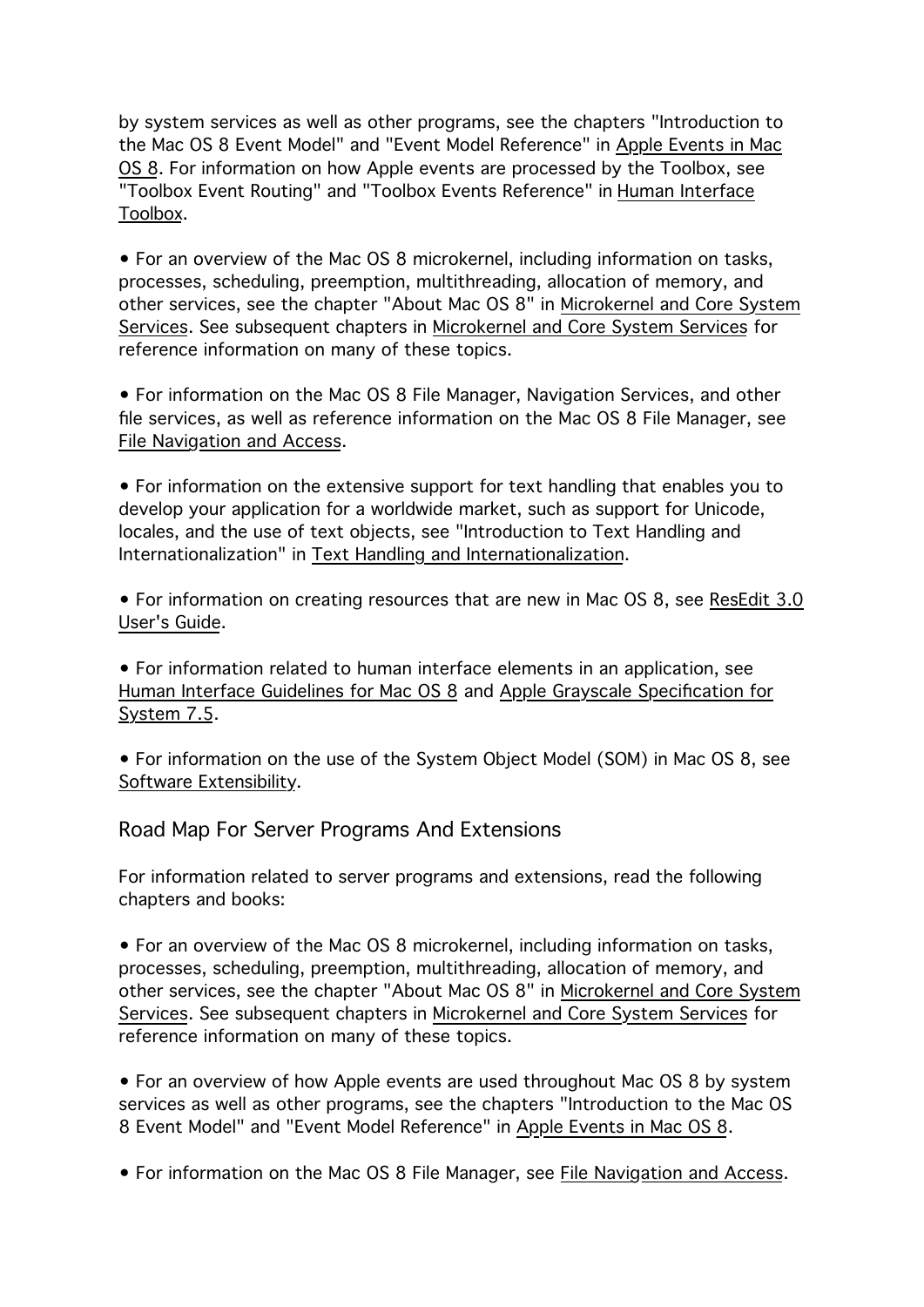## Road Map For Drivers

For information related to drivers and I/O devices, read the following chapters and books:

• For information on the Mac OS 8 I/O architecture, including information on families, plug-ins, and I/O services, see "About the I/O Architecture" in Modular I/ O. For information on families for specific hardware devices, see subsequent chapters in Modular I/O. For updated information on Open Transport, see Open Transport.

#### Other Documentation

For an overview of Mac OS 8 from the user's perspective, along with a tour of the major components in Mac OS 8, see Mac OS 8 Revealed in the Mac OS 8 Information folder.

For additional information on Mac OS 8, see the Mac OS 8 web site. Also check the Mac OS 8 Web site for additional reference chapters as they become available.

#### Viewing the Electronic Documentation

This documentation is provided in Acrobat format so that you can both print and electronically view the information.

#### Quick Tips for Acrobat Viewing

The Acrobat files in the Inside Macintosh folder have been built with bookmarks. Bookmarks provide a navigatible table of contents for the entire document. The bookmark window is displayed to the left of the document's text. If this window is not showing, choose the Bookmarks and Page command (or Command-7) from the View menu to display it. You can expand and collapse the triangle controls to view the document contents; click any heading in the Bookmarks window to go directly to that page. Choose the Page Only (Command-6) from the View menu to hide the Bookmarks window. You can also quickly toggle between Page Only and Bookmarks and Page view by clicking the leftmost icon in the toolbar (for Page Only) or the icon immediately to its right (for Bookmarks and Page).

Within a document, cross-references that include a page number are hot links; that is, clicking anywhere in the cross-reference takes you directly to the indicated cross-reference. For example, page 1-10 of "Introduction to the Mac OS 8 Toolbox" contains this text:

• For an introduction to the default routing provided by the Toolbox, see "Toolbox